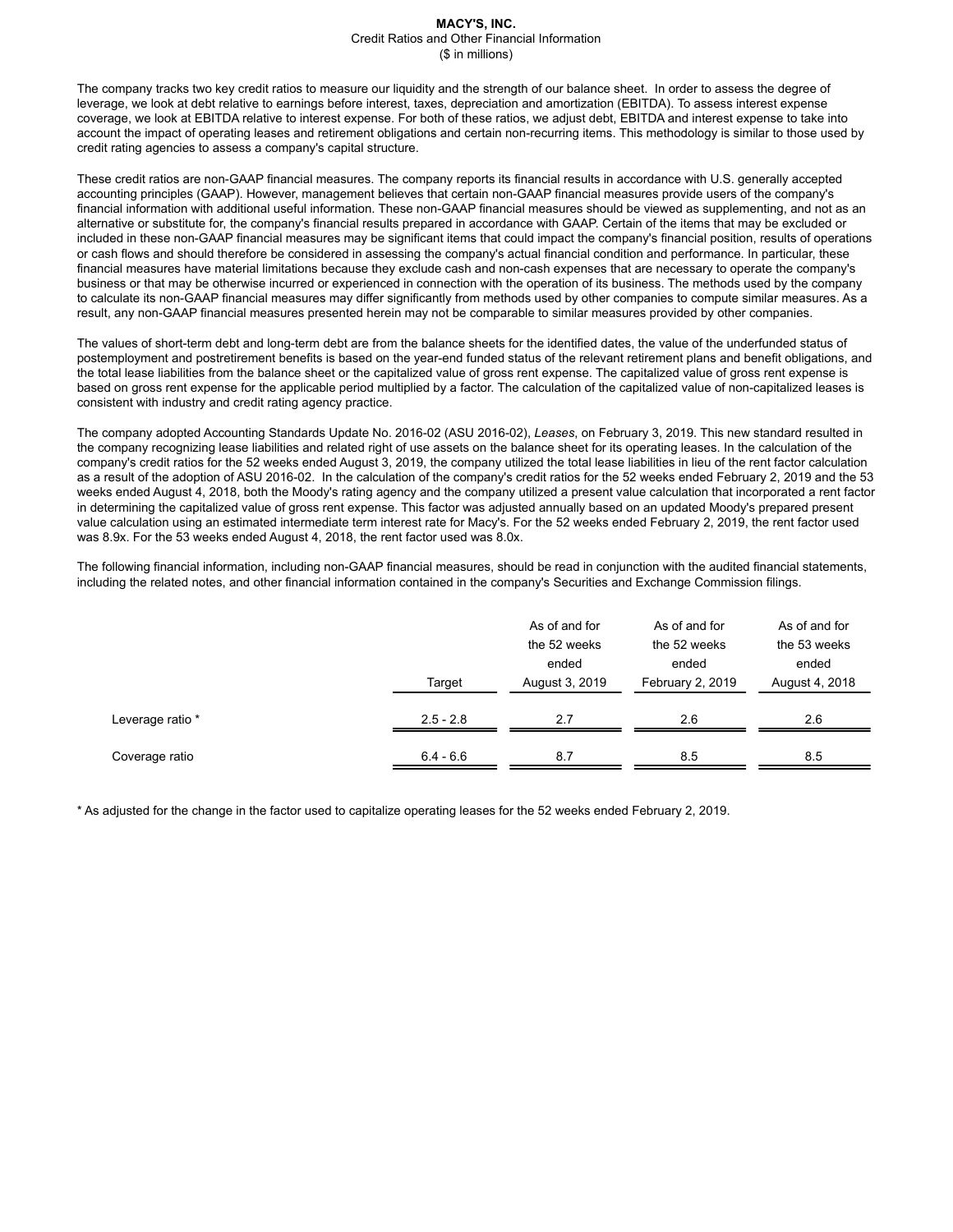# **MACY'S, INC.**

Credit Ratios and Other Financial Information

(\$ in millions)

### **Adjusted EBITDA, excluding rent expense and benefit plan income, net**

As computed below, Adjusted EBITDA, excluding rent expense and benefit plan income, net represents earnings before interest, taxes and depreciation and amortization, adjusted to exclude the effects of restructuring, impairment, store closing and other costs, settlement charges, gross rent expense, and the excess of the net periodic benefit costs of the company's postemployment and postretirement benefit obligations over the related service cost components of such benefit costs. This methodology is similar to those used by credit rating agencies to assess a company's capital structure. Management believes that Adjusted EBITDA, excluding rent expense and benefit plan income, net is a useful measure in evaluating the company's ability to generate cash flow from its operations.

|                                                                                                                            | As of and for<br>the 52 weeks<br>ended<br>August 3, 2019 |       | As of and for<br>the 52 weeks<br>ended<br>February 2, 2019 |       | As of and for<br>the 53 weeks<br>ended<br>August 4, 2018 |       |
|----------------------------------------------------------------------------------------------------------------------------|----------------------------------------------------------|-------|------------------------------------------------------------|-------|----------------------------------------------------------|-------|
| Most Comparable GAAP Measure:                                                                                              |                                                          |       |                                                            |       |                                                          |       |
| Net income                                                                                                                 | S                                                        | 1,024 | S                                                          | 1,098 | S                                                        | 1,665 |
| Non-GAAP Measure:                                                                                                          |                                                          |       |                                                            |       |                                                          |       |
| Net income                                                                                                                 | \$                                                       | 1,024 | \$                                                         | 1,098 | \$                                                       | 1,665 |
| Add back interest expense                                                                                                  |                                                          | 227   |                                                            | 261   |                                                          | 293   |
| Add back (deduct) losses (gains) on early retirement of debt                                                               |                                                          | 28    |                                                            | 33    |                                                          | (6)   |
| Deduct interest income                                                                                                     |                                                          | (25)  |                                                            | (25)  |                                                          | (18)  |
| Add back (deduct) federal, state and local income tax expense (benefit)                                                    |                                                          | 295   |                                                            | 322   |                                                          | (81)  |
| Add back restructuring, impairment, store closing and other costs                                                          |                                                          | 103   |                                                            | 136   |                                                          | 221   |
| Add back settlement charges                                                                                                |                                                          | 38    |                                                            | 88    |                                                          | 104   |
| Add back depreciation and amortization                                                                                     |                                                          | 965   |                                                            | 962   |                                                          | 974   |
| Add back gross rent expense (Note 1)                                                                                       |                                                          | 339   |                                                            | 337   |                                                          | 341   |
| Deduct net periodic benefit costs of the postemployment and<br>postretirement benefit obligations in excess of the service |                                                          |       |                                                            |       |                                                          |       |
| cost components (Note 2)                                                                                                   |                                                          | (32)  |                                                            | (39)  |                                                          | (52)  |
| Adjusted EBITDA, excluding rent expense and benefit plan income, net                                                       | \$                                                       | 2,962 |                                                            | 3,173 |                                                          | 3,441 |

#### Note 1

The add back of gross rent expense in calculating Adjusted EBITDA, excluding rent expense and benefit plan income, net treats the company's periodic rent expense under the relevant lease agreements in a manner consistent with the company's owned properties.

| Real estate       |     | 328 |     |
|-------------------|-----|-----|-----|
| Personal property |     |     |     |
|                   | 339 | 337 | 341 |

## Note 2

The add back of the excess net periodic benefit cost of the company's postemployment and postretirement benefit obligations over the service cost component of such benefit costs in calculating Adjusted EBITDA, excluding rent expense and benefit plan income, net recognizes the fact that the service cost components of the net periodic benefit costs are primarily operating type costs and should be included in Adjusted EBITDA, while all other components of the net periodic benefit costs are primarily financing type costs and should be excluded from Adjusted EBITDA. Net periodic benefit costs include, where applicable, service cost, interest cost, expected return on assets, amortization of net actuarial gains and losses and the amortization of prior service costs or credits.

| Net periodic benefit costs:                                |   |           |            |      |
|------------------------------------------------------------|---|-----------|------------|------|
| Pension plan                                               | S | (58)<br>S | (64)<br>\$ | (76) |
| Supplementary retirement plan                              |   | 32        | 31         | 31   |
| Postretirement benefit obligations                         |   | (2)       | (1)        | (1)  |
| Less service cost component of net periodic benefit costs: |   |           |            |      |
| Pension plan                                               |   | (4)       | (5)        | (6)  |
| Supplementary retirement plan                              |   |           |            |      |
| Postretirement benefit obligations                         |   |           |            |      |
|                                                            |   | (32)      | (39)       | (52) |
|                                                            |   |           |            |      |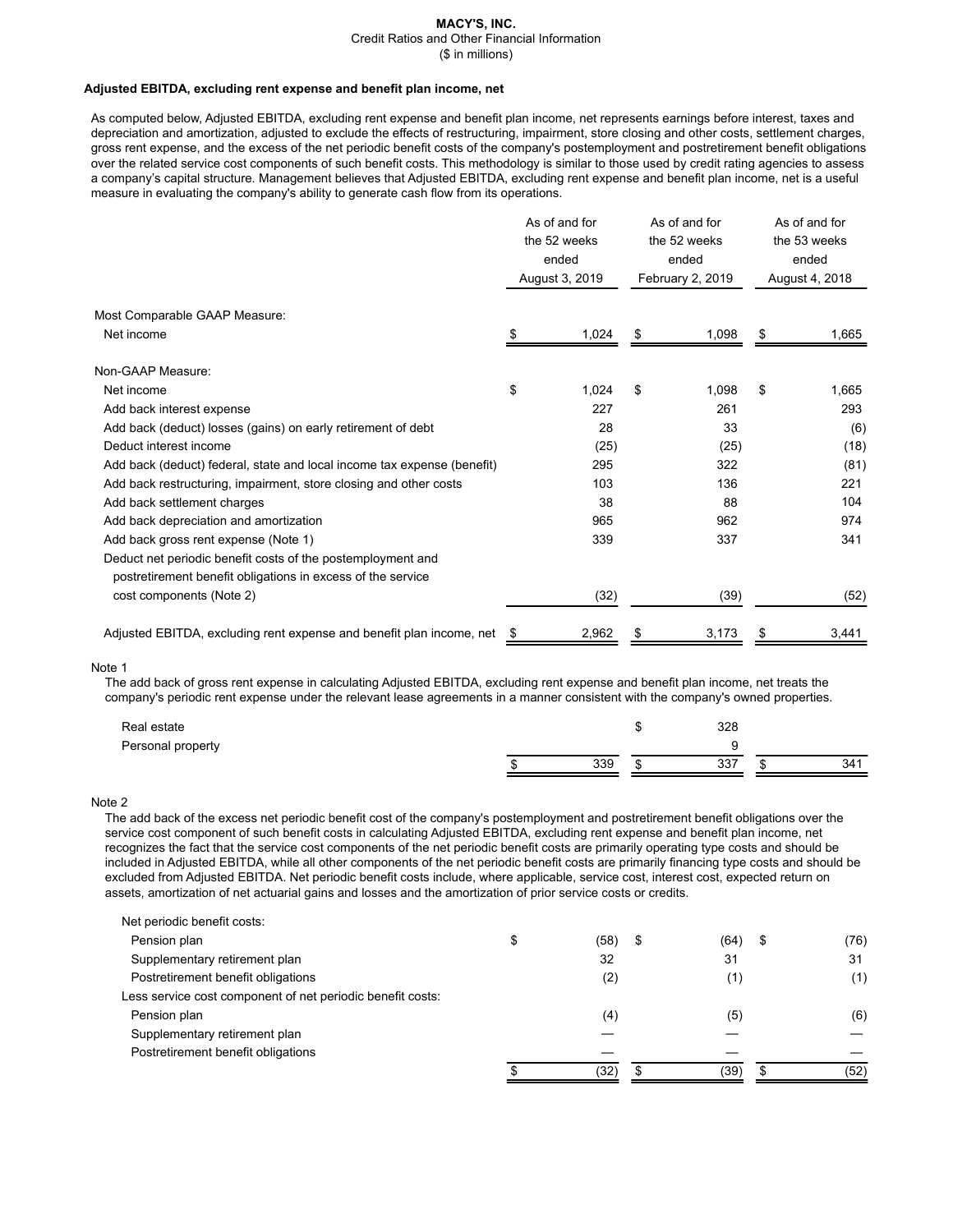#### **MACY'S, INC.** Credit Ratios and Other Financial Information (\$ in millions)

#### **Leverage ratio**

The leverage ratio, as computed below, is defined as Adjusted debt divided by Adjusted EBITDA, excluding rent expense and benefit plan income, net. As computed below, Adjusted debt represents the company's short-term and long-term debt, adjusted to include (exclude) certain items as identified below. As computed above, Adjusted EBITDA, excluding rent expense and benefit plan income, net represents earnings before interest, taxes and depreciation and amortization, adjusted to exclude the effects of restructuring, impairment, store closing and other costs, settlement charges, gross rent expense, and the excess of the net periodic benefit costs of the company's postemployment and postretirement benefit obligations over the related service cost components of such benefit costs. These methodologies are similar to those used by credit rating agencies to assess a company's capital structure. Management believes that the leverage ratio is a useful measure in evaluating the company's ability to cover its debt-like obligations.

| Most comparable GAAP Ratio:                                          |    | As of and for<br>the 52 weeks<br>ended<br>August 3, 2019 |    | As of and for<br>the 52 weeks<br>ended<br>February 2, 2019 |    | As of and for<br>the 53 weeks<br>ended<br>August 4, 2018 |  |
|----------------------------------------------------------------------|----|----------------------------------------------------------|----|------------------------------------------------------------|----|----------------------------------------------------------|--|
|                                                                      |    |                                                          |    |                                                            |    |                                                          |  |
| Short-term debt                                                      | \$ | 6                                                        | \$ | 43                                                         | \$ | 63                                                       |  |
| Long-term debt                                                       |    | 4,680                                                    |    | 4,708                                                      |    | 5,473                                                    |  |
| Total debt                                                           | \$ | 4,686                                                    | \$ | 4,751                                                      | \$ | 5,536                                                    |  |
| Net income                                                           | \$ | 1,024                                                    | \$ | 1,098                                                      | \$ | 1,665                                                    |  |
|                                                                      |    | 4.6                                                      |    | 4.3                                                        |    | 3.3                                                      |  |
| Non-GAAP Ratio:                                                      |    |                                                          |    |                                                            |    |                                                          |  |
| Short-term debt                                                      | \$ | 6                                                        | \$ | 43                                                         | \$ | 63                                                       |  |
| Long-term debt                                                       |    | 4,680                                                    |    | 4,708                                                      |    | 5,473                                                    |  |
| Underfunded status of postemployment and                             |    |                                                          |    |                                                            |    |                                                          |  |
| postretirement benefits (Note 1)                                     |    | 575                                                      |    | 575                                                        |    | 535                                                      |  |
| <b>Total lease liabilities</b>                                       |    | 2,784                                                    |    |                                                            |    |                                                          |  |
| Capitalized value of gross rent expense (Note 2)                     |    |                                                          |    | 2,999                                                      |    | 2,728                                                    |  |
| Adjusted debt                                                        | \$ | 8,045                                                    | \$ | 8,325                                                      | \$ | 8,799                                                    |  |
| Adjusted EBITDA, excluding rent expense and benefit plan income, net | \$ | 2,962                                                    | \$ | 3,173                                                      | \$ | 3,441                                                    |  |
|                                                                      |    | 2.7                                                      |    | 2.6                                                        |    | 2.6                                                      |  |

Note 1

The inclusion of the underfunded status (the amount by which the projected benefit obligation or accumulated postretirement benefit obligation exceeds the fair value of plan assets) of the company's postemployment and postretirement obligations in Adjusted debt treats the company's net liability under the relevant benefit plans as debt equivalents. The assumed tax benefit of 26% represents the tax deductibility of contributions which impact the funded status of the plans.

| Underfunded (overfunded) status:                        |     |       |     |       |             |
|---------------------------------------------------------|-----|-------|-----|-------|-------------|
| Pension plan                                            | \$  | (7)   | -\$ | (7)   | \$<br>(138) |
| Supplementary retirement plan                           |     | 644   |     | 644   | 703         |
| Postretirement benefit obligations                      |     | 137   |     | 137   | 156         |
| Less income tax effect of net underfunded status of the |     |       |     |       |             |
| pension and supplementary retirement plans and          |     |       |     |       |             |
| postretirement benefit obligations                      |     | (199) |     | (199) | (186)       |
|                                                         | \$. | 575   | S   | 575   | 535         |
|                                                         |     |       |     |       |             |

Note 2

The inclusion of the capitalized value of gross rent expense, as calculated by multiplying the periodic annual reported gross rent expense by a factor of 8.9x for the period ending on February 2, 2019 and 8.0x for the period ending on May 5, 2018.